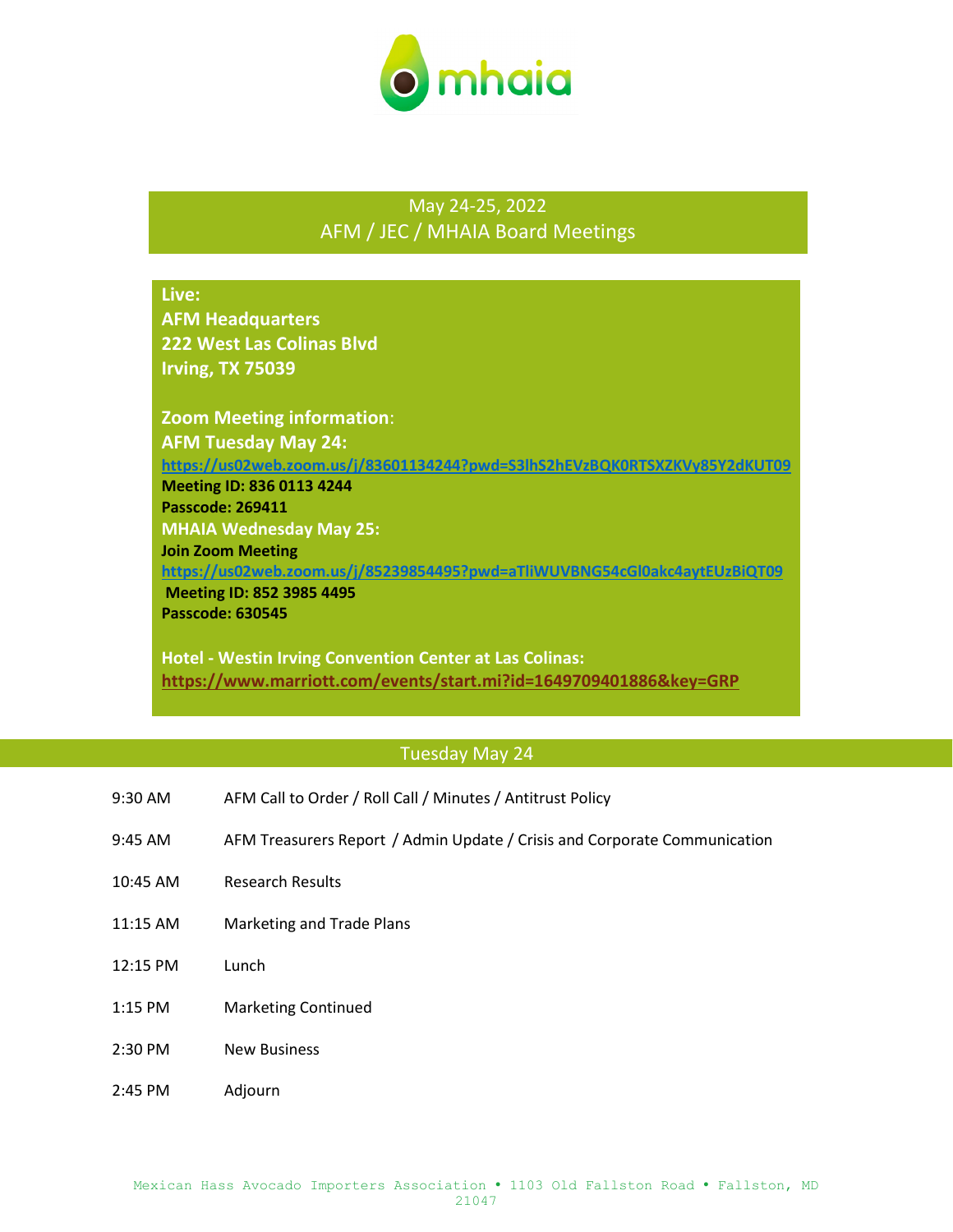

### Wednesday May 25

- 9:30 AM MHAIA Call to Order / Roll Call / Minutes / Antitrust reminder
- 9:45 AM MHAIA Treasurers Report / Crop Report
- 10:15 AM 2022-23 Budget Proposal / Website Update
- 10:45 AM Reforestation in and around the Monarch Butterfly Biosphere Reserve
- 11:30 AM Sustainability and Consumer Perceptions / Hartman Group
- 12:30 PM New Business / Public Comment
- 12:45 PM Adjourn